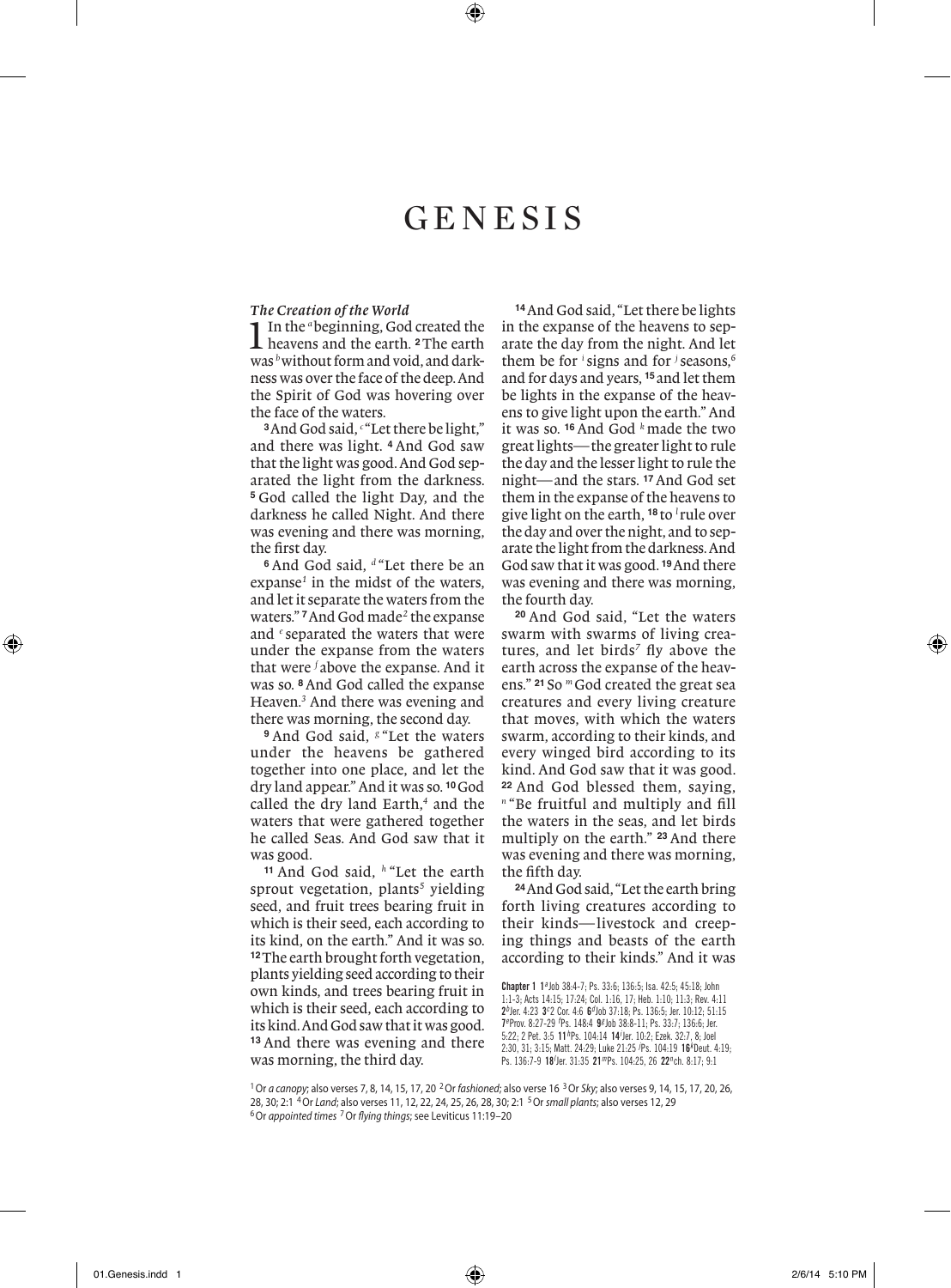so. **25**And God made the beasts of the earth according to their kinds and the livestock according to their kinds, and everything that creeps on the ground according to its kind. And God saw that it was good.

**<sup>26</sup>** Then God said, *<sup>o</sup>* "Let us make man*<sup>1</sup>* in our image, *<sup>p</sup>* after our likeness. And *<sup>q</sup>* let them have dominion over the fish of the sea and over the birds of the heavens and over the livestock and over all the earth and over every creeping thing that creeps on the earth."

- **<sup>27</sup>** So God created man in his own image,
	- in the image of God he created him;
	- *<sup>r</sup>*male and female he created them.

**<sup>28</sup>**And God blessed them. And God said to them, *<sup>s</sup>* "Be fruitful and multiply and fill the earth and subdue it, and have dominion over the fish of the sea and over the birds of the heavens and over every living thing that moves on the earth." **29**And God said, "Behold, I have given you every plant yielding seed that is on the face of all the earth, and every tree with seed in its fruit. *<sup>t</sup>* You shall have them for food. **30**And *<sup>u</sup>* to every beast of the earth and to every bird of the heavens and to everything that creeps on the earth, everything that has the breath of life, I have given every green plant for food." And it was so. **<sup>31</sup>** *<sup>v</sup>* And God saw everything that he had made, and behold, it was very good. And there was evening and there was morning, the sixth day.

# *The Seventh Day, God Rests*

2 Thus the heavens and the earth were finished, and *<sup>w</sup>* all the host of them. **<sup>2</sup>** And *<sup>x</sup>* on the seventh day God finished his work that he had done, and he rested on the seventh day from all his work that he had done. **<sup>3</sup>** So God blessed the seventh day and made it holy, because on it God rested from all his work that he had done in creation.

*The Creation of Man and Woman* **<sup>4</sup>** *<sup>y</sup>*These are the generations of the heavens and the earth when they were created, in the day that the LORD God made the earth and the heavens.

**<sup>5</sup>**When no *<sup>z</sup>*bush of the field*<sup>2</sup>* was yet in the land<sup>3</sup> and no small plant of the field had yet sprung up-for the LORD God had not caused it to rain on the land, and there was no man *<sup>a</sup>* to work the ground, **6**and a mist*<sup>4</sup>* was going up from the land and was watering the whole face of the ground— **<sup>7</sup>** then the LORD God formed the man of  $<sup>b</sup>$  dust</sup> from the ground and *<sup>c</sup>* breathed into his *<sup>d</sup>*nostrils the breath of life, and *<sup>e</sup>* the man became a living creature. **<sup>8</sup>** And the Lord God planted a <sup>*f*</sup> garden in Eden, in the east, and there he put the man whom he had formed. **9**And out of the ground the LORD God made to spring up every tree that is pleasant to the sight and good for food. *<sup>g</sup>* The tree of life was in the midst of the garden, *<sup>h</sup>*and the tree of the knowledge of good and evil.

**<sup>10</sup>** A river flowed out of Eden to water the garden, and there it divided and became four rivers. **<sup>11</sup>** The name of the first is the Pishon. It is the one that flowed around the whole land of *i* Havilah, where there is gold. **12**And the gold of that land is good; bdellium and onyx stone are there. **13**The name of the second river is the Gihon. It is the one that flowed around the whole land of Cush. **14**And the name of the third river is the *<sup>j</sup>* Tigris, which flows east of Assyria. And the fourth river is the Euphrates.

**<sup>15</sup>**The Lord God took the man *<sup>k</sup>* and put him in the garden of Eden to work it and keep it. <sup>16</sup> And the LORD God commanded the man, saying, "You

<sup>1</sup> The Hebrew word for *man* (*adam*) is the generic term for mankind and becomes the proper name *Adam* 2Or *open country* 3Or *earth*; also verse 6 4Or *spring*

<sup>26</sup>*<sup>o</sup>* ch. 3:22; 11:7; Isa. 6:8 *p* ch. 5:1; 9:6; 1 Cor. 11:7; Eph. 4:24; Col. 3:10; James 3:9 *q* ch. 9:2; Ps. 8:6-8; James 3:7 27*<sup>r</sup>* ch. 2:18, 21-23; 5:2; Mal. 2:15; Matt. 19:4; Mark 10:6 28*<sup>s</sup>* ch. 9:1, 7 29*<sup>t</sup>* ch. 9:3; Ps. 104:14, 15; 145:15, 16 30<sup>p</sup>Ps. 147:9 31<sup>P</sup>Eccles. 7:29; 1 Tim. 4:4 Chapter 2 1*w* Deut. 4:19; Ps. 33:6 2*<sup>x</sup>* Ex. 20:8-11; 31:17; Deut. 5:12-14; Heb. 4:4 4<sup>*y*</sup>ch. 1:1 5<sup>2</sup>[ch. 1:11, 12] <sup>a</sup>ch. 3:23 7<sup>b</sup>ch. 3:19, 23; 18:27; Ps. 103:14; Eccles. 12:7; 1 Cor. 15:47 *<sup>c</sup>* ch. 7:22; Job 33:4; Isa. 2:22 *d* Job 27:3 *<sup>e</sup>* Cited 1 Cor. 15:45 8*<sup>f</sup>* ver. 15; ch. 13:10; Isa. 51:3; Ezek. 28:13; 31:8; Joel 2:3 9*g* ch. 3:22; Rev. 2:7; 22:2, 14 *h* ver. 17 11*<sup>i</sup>* ch. 10:7, 29; 25:18; 1 Sam. 15:7 14*<sup>j</sup>* Dan. 10:4 15*<sup>k</sup>* ver. 8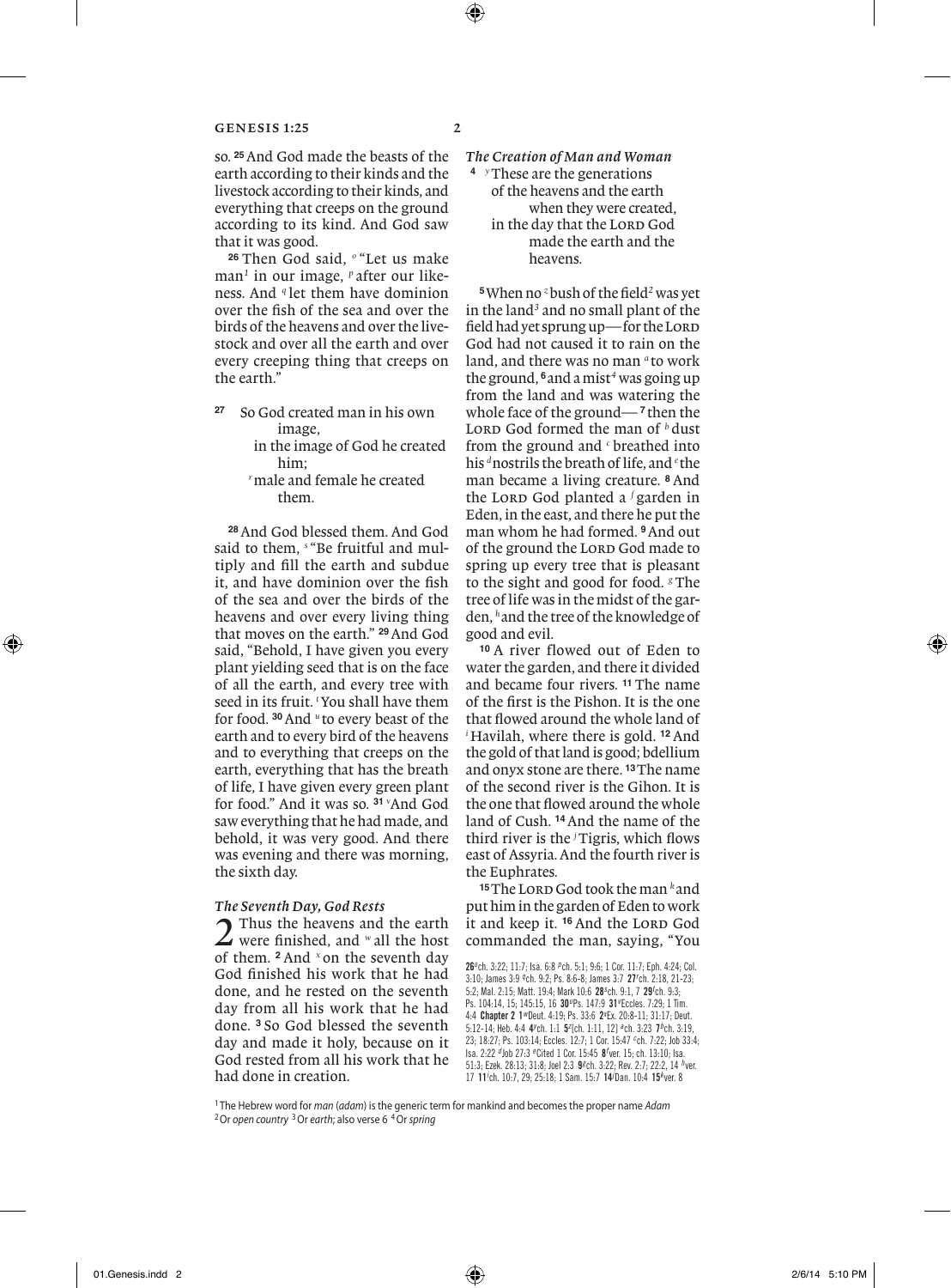may surely eat of every tree of the garden, **17**but of the tree of the knowledge of good and evil *<sup>l</sup>* you shall not eat, for in the day that you eat*<sup>1</sup>* of it you *<sup>m</sup>*shall surely die."

<sup>18</sup> Then the LORD God said, "It is not good that the man should be alone; *<sup>n</sup>* I will make him a helper fit for<sup>2</sup> him." <sup>19</sup> <sup>o</sup>Now out of the ground the LORD God had formed<sup>3</sup> every beast of the field and every bird of the heavens and *<sup>p</sup>*brought them to the man to see what he would call them. And whatever the man called every living creature, that was its name. **<sup>20</sup>** The man gave names to all livestock and to the birds of the heavens and to every beast of the field. But for Adam*<sup>4</sup>* there was not found a helper fit for him. <sup>21</sup> So the LORD God caused a *<sup>q</sup>* deep sleep to fall upon the man, and while he slept took one of his ribs and closed up its place with flesh. <sup>22</sup> And the rib that the LORD God had taken from the man he made*<sup>5</sup>* into a woman and brought her to the man. **<sup>23</sup>**Then the man said,

"This at last is *<sup>r</sup>*bone of my bones and flesh of my flesh; she shall be called Woman, because she was *<sup>s</sup>* taken out of Man."*<sup>6</sup>*

**<sup>24</sup>** *<sup>t</sup>* Therefore a man shall leave his father and his mother and hold fast to his wife, and they shall become one flesh. **25**And the man and his wife were both naked and were not ashamed.

#### *The Fall*

3 Now *<sup>u</sup>* the serpent was more crafty than any other beast of the field that the LORD God had made.

He said to the woman, "Did God actually say, 'You<sup>7</sup> shall not eat of any tree in the garden'?" **2**And the woman said to the serpent, "We may eat of the fruit of the trees in the garden, **<sup>3</sup>** but God said, *<sup>v</sup>* 'You shall not eat of the fruit of the tree that is in the midst of the garden, neither shall you touch it, lest you die.'" <sup>4</sup> <sup>*w*</sup> But the serpent said to the woman, "You will not surely

die. **<sup>5</sup>** For God knows that when you eat of it your eyes will be opened, and you will be like God, knowing good and evil." **<sup>6</sup>** So when the woman saw that the tree was good for food, and that it was a delight to the eyes, and that the tree was to be desired to make one wise,<sup>8</sup> she took of its fruit *<sup>x</sup>* and ate, and she also gave some to her husband who was with her, *y* and he ate. **7** *z* Then the eyes of both were opened, *<sup>a</sup>* and they knew that they were naked. And they sewed fig leaves together and made themselves loincloths.

**<sup>8</sup>**And they heard the sound of the LORD God walking in the garden in the cool*<sup>9</sup>* of the day, and the man and his wife *<sup>b</sup>* hid themselves from the presence of the LORD God among the trees of the garden. <sup>9</sup>But the LORD God called to the man and said to him, "Where are you?"*<sup>10</sup>* **<sup>10</sup>** And he said, "I heard the sound of you in the garden, and I was afraid, *<sup>c</sup>* because I was naked, and I hid myself." **<sup>11</sup>** He said, "Who told you that you were naked? Have you eaten of the tree of which I commanded you not to eat?" <sup>12</sup>The man said, <sup>*d*</sup> "The woman whom you gave to be with me, she gave me fruit of the tree, and I ate." **13**Then the LORD God said to the woman, "What is this that you have done?" The woman said, <sup>e "The serpent deceived</sup> me, and I ate."

<sup>14</sup>The Lord God said to the serpent,

"Because you have done this, cursed are you above all livestock and above all beasts of the field; on your belly you shall go, and *<sup>f</sup>* dust you shall eat all the days of your life.

17*l* ch. 3:1-3, 11, 17 *m* Rom. 6:23; James 1:15 18*n* 1 Cor. 11:9; 1 Tim. 2:13 19*<sup>o</sup>* ch. 1:20, 24 *p* Ps. 8:6 21*q* ch. 15:12; 1 Sam. 26:12 23*r* ch. 29:14; Judg. 9:2; 2 Sam. 5:1; 19:13; [Eph. 5:28-30] *<sup>s</sup>* 1 Cor. 11:8 24*<sup>t</sup>* Cited Matt. 19:5; Mark 10:7; 1 Cor. 6:16; Eph. 5:31; [Ps. 45:10; 1 Cor. 7:10, 11] Chapter 3 1*u* Matt. 10:16; 2 Cor. 11:3; Rev. 12:9; 20:2 3<sup>*v*</sup>ch. 2:17 4<sup>*w*</sup> ver. 13; John 8:44; [2 Cor. 11:3] 6<sup>x</sup>1 Tim. 2:14 */ver.* 12, 17; Hos. 6:7 7<sup>z</sup>ver. 5 <sup>a</sup>ch. 2:25 8<sup>b</sup> [Ps. 139:1-12; Jer. 23:23, 24] 10*<sup>c</sup>* ver. 7; ch. 2:25 12*d* ch. 2:18; Job 31:33 13*<sup>e</sup>* ver. 4; 2 Cor. 11:3; 1 Tim. 2:14 14*<sup>f</sup>* Isa. 65:25; Mic. 7:17

1Or *when you eat* 2Or *corresponding to*; also verse 20 3Or *And out of the ground the Lord God formed* 4Or *the man* 5Hebrew *built* <sup>6</sup> The Hebrew words for *woman* (*ishshah*) and *man* (*ish*) sound alike <sup>7</sup> In Hebrew *you* is plural in verses 1–5 8Or *to give insight* 9Hebrew *wind* <sup>10</sup> In Hebrew *you* is singular in verses 9 and 11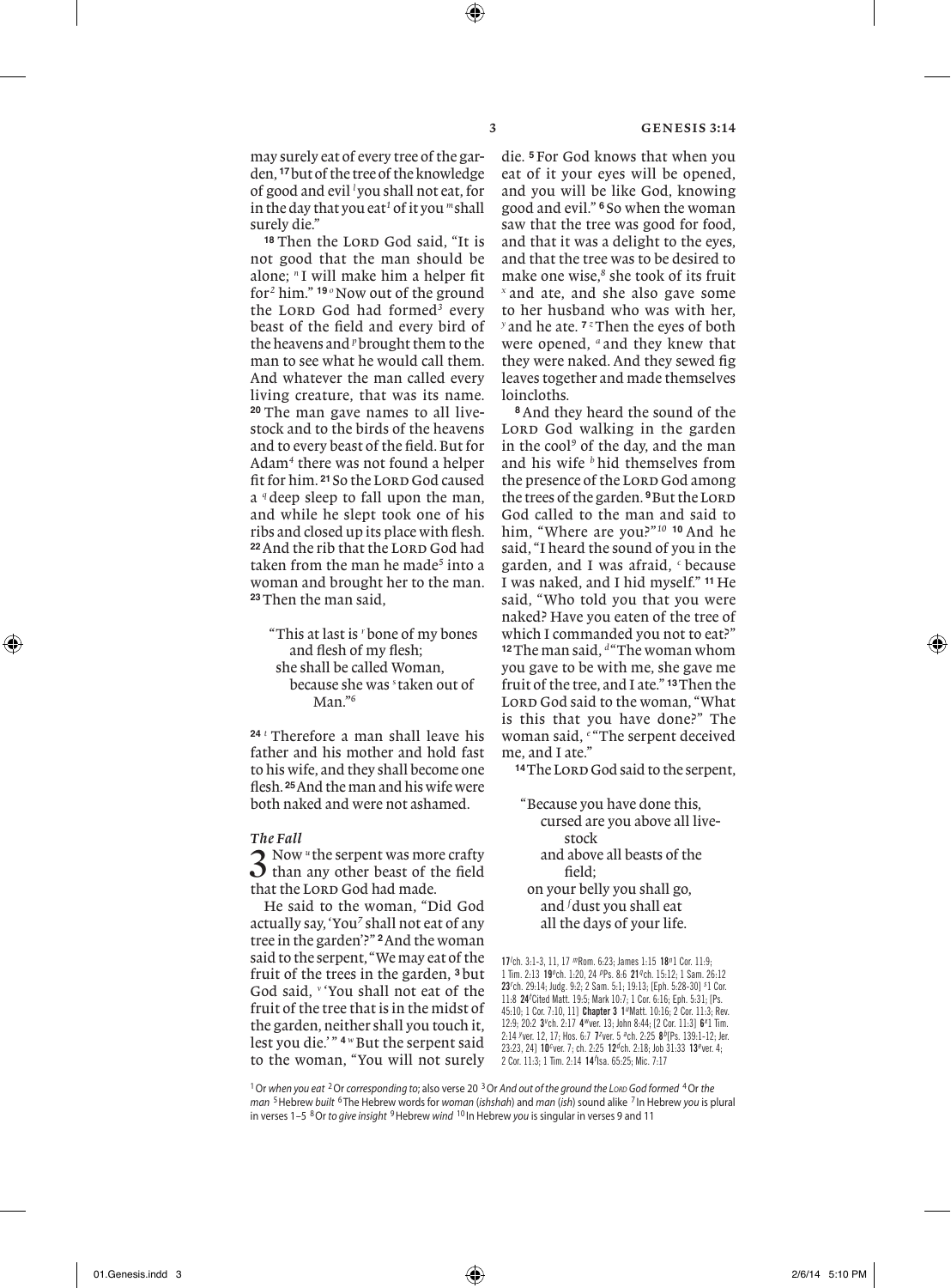**<sup>15</sup>** I will put enmity between you and the woman, and between your offspring*<sup>1</sup>* and <sup>*g*</sup> her offspring; *<sup>h</sup>*he shall bruise your head, and you shall bruise his heel."

**<sup>16</sup>**To the woman he said,

"I will surely multiply your pain in childbearing; *i* in pain you shall bring forth children. *j* Your desire shall be for*<sup>2</sup>* your

husband, and he shall *<sup>k</sup>* rule over you."

**<sup>17</sup>**And to Adam he said,

"Because you have listened to the voice of your wife and have eaten of the tree

*l* of which I commanded you, 'You shall not eat of it,'

*<sup>m</sup>* cursed is the ground because of you;

*<sup>n</sup>* in pain you shall eat of it all the days of your life;

**<sup>18</sup>** thorns and thistles it shall bring forth for you;

 and you shall eat the plants of the field.

**<sup>19</sup>** By the sweat of your face you shall eat bread,

> till you return to the ground, for out of it you were taken; *<sup>o</sup>* for you are dust, and *<sup>p</sup>* to dust you shall return."

**<sup>20</sup>** The man called his wife's name Eve, because she was the mother of all living.<sup>3</sup> <sup>21</sup> And the LORD God made for Adam and for his wife garments of skins and clothed them.

**<sup>22</sup>**Then the Lord God said, *<sup>q</sup>*"Behold, the man has become like one of us in knowing good and evil. Now, lest he reach out his hand *<sup>r</sup>* and take also of the tree of life and eat, and live forever<sup>-" 23</sup> therefore the LORD God sent him out from the garden of Eden *<sup>s</sup>* to work the ground from which he was taken. **<sup>24</sup>** He drove out the man, and at the east of the garden of Eden he

placed the *<sup>t</sup>* cherubim and a flaming sword that turned every way to guard the way to the tree of life.

*Cain and Abel*<br>
4 Now Adam knew Eve his wife,<br>
4 and she conceived and bore Cain, and she conceived and bore Cain, saying, "I have gotten<sup>4</sup> a man with the help of the LORD." <sup>2</sup> And again, she bore his brother Abel. Now Abel was a keeper of sheep, and Cain a worker of the ground. **<sup>3</sup>** In the course of time Cain brought to the LORD an offering of *<sup>u</sup>* the fruit of the ground, **<sup>4</sup>** and Abel also brought of *<sup>v</sup>* the firstborn of his flock and of their fat portions. And the LORD *w* had regard for Abel and his offering, **5**but *<sup>x</sup>* for Cain and his offering he had no regard. So Cain was very angry, and his face fell. <sup>6</sup> The LORD said to Cain, "Why are you angry, and why has your face fallen? **<sup>7</sup>** *<sup>y</sup>* If you do well, will you not be accepted?*<sup>5</sup>* And if you do not do well, sin is crouching at the door. *<sup>z</sup>* Its desire is for<sup>6</sup> you, but you must rule over it."

**<sup>8</sup>** Cain spoke to Abel his brother.*<sup>7</sup>* And when they were in the field, Cain rose up against his brother Abel and <sup>a</sup>killed him. <sup>9</sup>Then the LORD said to Cain, "Where is Abel your brother?" He said, *<sup>b</sup>* "I do not know; am I my brother's keeper?" <sup>10</sup> And the LORD said, "What have you done? The voice of your brother's blood *<sup>c</sup>* is crying to me from the ground. **11**And now *<sup>d</sup>*you are cursed from the ground, which has opened its mouth to receive your brother's blood from your hand. **<sup>12</sup>**When you work the ground, it shall no longer yield to you its strength. You shall be a fugitive and a wanderer on the earth." **13**Cain said to the

15*g* Isa. 7:14; Mic. 5:3; Matt. 1:23, 25; Luke 1:34, 35; Gal. 4:4; 1 Tim. 2:15 *h* Rom. 16:20; Heb. 2:14; Rev. 20:1-3, 10 16*<sup>i</sup>* [John 16:21] *<sup>j</sup>* ch. 4:7; Song 7:10 *<sup>k</sup>* 1 Cor. 11:3; 14:34; Eph. 5:22-24; Col. 3:18; 1 Tim. 2:11, 12; Titus 2:5; 1 Pet. 3:1, 5, 6 17*<sup>l</sup>* ch. 2:17 *m* ch. 5:29; [Rom. 8:20-22] *n* Eccles. 2:22, 23 19*<sup>o</sup>* ch. 2:7; Ps. 103:14 *p* Job 34:15; Ps. 104:29; Eccles. 3:20; 12:7; Rom. 5:12 22*q* ver. 5 *<sup>r</sup>* ch. 2:9 23*<sup>s</sup>* ch. 2:5 24*<sup>t</sup>* Ps. 18:10; 104:4; Heb. 1:7; [Ex. 25:18-22; Ezek. 28:11-16] Chapter 4 3*u* Lev. 2:12; Num. 18:12 4*<sup>v</sup>* Ex. 13:12; Num. 18:17; Prov. 3:9 *w* Heb. 11:4 5*<sup>x</sup>* [Prov. 21:27] 7*<sup>y</sup>* Eccles. 8:12, 13; Isa. 3:10, 11; Rom. 2:6-11 *<sup>z</sup>* ch. 3:16 8*a* Matt. 23:35; Heb. 12:24; 1 John 3:12; Jude 11 9*b* John 8:44 10*<sup>c</sup>* Heb. 12:24; [Rev. 6:10] 11*d* Deut. 27:24; [Num. 35:33]

1Hebrew *seed*; so throughout Genesis 2Or *against* <sup>3</sup> *Eve* sounds like the Hebrew for *life-giver* and resembles the word for *living* <sup>4</sup>*Cain* sounds like the Hebrew for *gotten* 5Hebrew *will there not be a lifting up* [of your face]? 6Or *against* 7Hebrew; Samaritan, Septuagint, Syriac, Vulgate add *Let us go out to the field*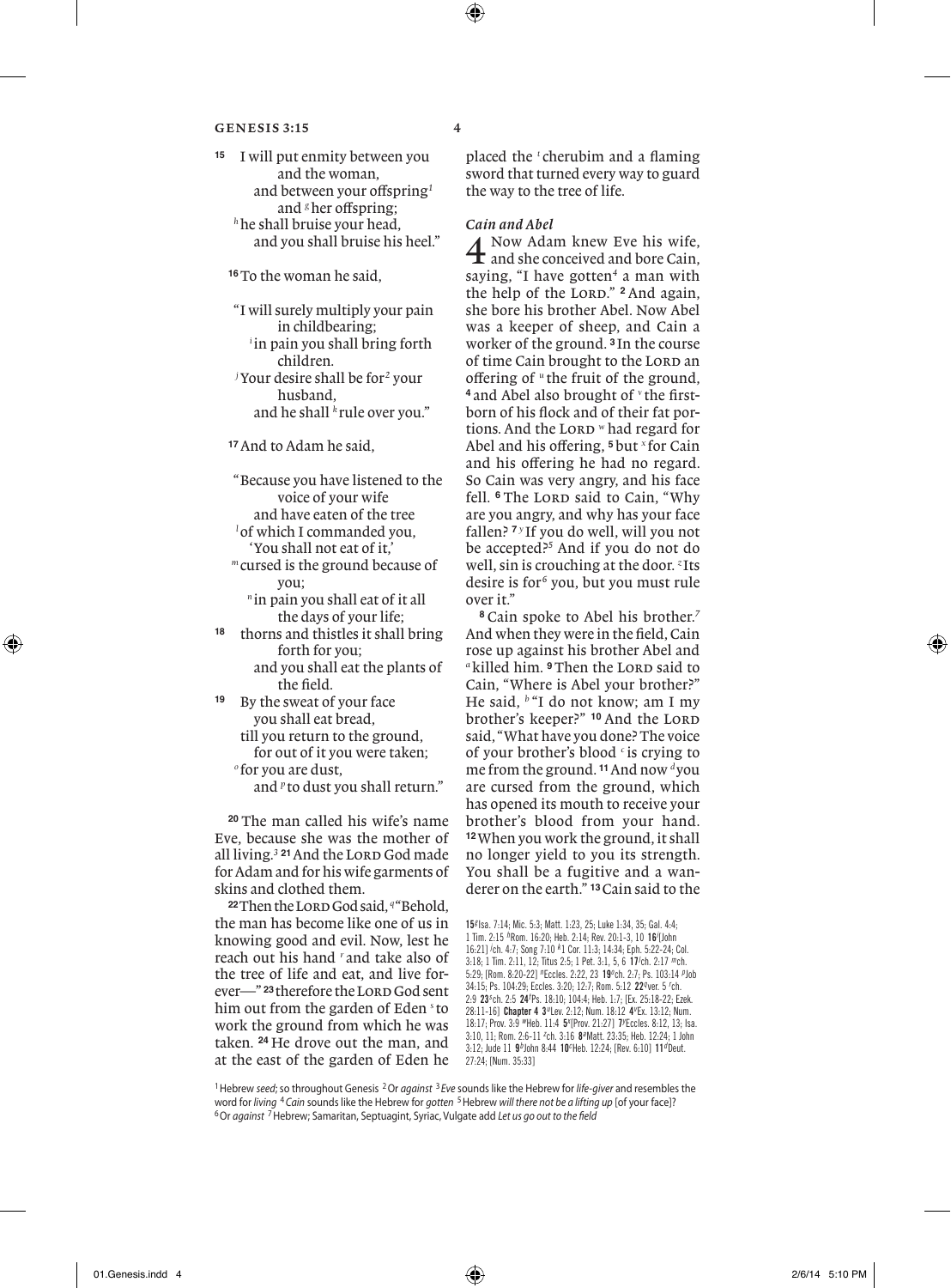LORD, "My <sup>*e*</sup> punishment is greater than I can bear.*<sup>1</sup>* **<sup>14</sup>**Behold, *<sup>f</sup>* you have driven me today away from the ground, and *<sup>g</sup>* from your face I shall be hidden. I shall be a fugitive and a wanderer on the earth, *<sup>h</sup>* and whoever finds me will kill me." **15**Then the LORD said to him, "Not so! If anyone kills Cain, vengeance shall be taken on him *i* sevenfold." And the LORD *<sup>j</sup>* put a mark on Cain, lest any who found him should attack him. **16**Then Cain went away from the presence of the LORD and settled in the land of Nod,*<sup>2</sup>* east of Eden.

**<sup>17</sup>** Cain knew his wife, and she conceived and bore Enoch. When he built a city, he called the name of the city after the name of his son, Enoch. **<sup>18</sup>** To Enoch was born Irad, and Irad fathered Mehujael, and Mehujael fathered Methushael, and Methushael fathered Lamech. **19**And Lamech took two wives. The name of the one was Adah, and the name of the other Zillah. **20**Adah bore Jabal; he was the father of those who dwell in tents and have livestock. **<sup>21</sup>** His brother's name was Jubal; he was the father of all those who play the lyre and pipe. **<sup>22</sup>** Zillah also bore Tubal-cain; he was the forger of all instruments of bronze and iron. The sister of Tubalcain was Naamah.

**<sup>23</sup>**Lamech said to his wives:

- "Adah and Zillah, hear my voice; you wives of Lamech, listen to what I say:
- I have killed a man for wounding me,

 a young man for striking me. **<sup>24</sup>** *<sup>k</sup>* If Cain's revenge is sevenfold,

 then Lamech's is seventy-sevenfold."

**<sup>25</sup>** And Adam knew his wife again, and she bore a son and called his name Seth, for she said, "God has appointed*<sup>3</sup>* for me another offspring instead of Abel, for Cain killed him." **26**To *<sup>l</sup>* Seth also a son was born, and he called his name *<sup>m</sup>* Enosh. At that time people began *<sup>n</sup>* to call upon the name of the LORD.

*Adam's Descendants to Noah*

5 This is the book of the generations<br>
of Adam. When God created man, *<sup>o</sup>*he made him in the likeness of God. **<sup>2</sup>** Male and female he created them, and he blessed them and named them Man*<sup>4</sup>* when they were created. **3**When Adam had lived 130 years, he fathered a son in his own likeness, after his image, and *<sup>p</sup>*named him Seth. **<sup>4</sup>** *<sup>q</sup>*The days of Adam after he fathered Seth were 800 years; and he had other sons and daughters. **5**Thus all the days that Adam lived were 930 years, *<sup>r</sup>* and he died.

**<sup>6</sup>** When Seth had lived 105 years, *<sup>s</sup>* he fathered Enosh. **<sup>7</sup>** Seth lived after he fathered Enosh 807 years and had other sons and daughters. **<sup>8</sup>** Thus all the days of Seth were 912 years, and he died.

**<sup>9</sup>**When Enosh had lived 90 years, he fathered Kenan. **<sup>10</sup>** Enosh lived after he fathered Kenan 815 years and had other sons and daughters. **11**Thus all the days of Enosh were 905 years, and he died.

**<sup>12</sup>** When Kenan had lived 70 years, he fathered Mahalalel. **13**Kenan lived after he fathered Mahalalel 840 years and had other sons and daughters. **<sup>14</sup>**Thus all the days of Kenan were 910 years, and he died.

**<sup>15</sup>** When Mahalalel had lived 65 years, he fathered Jared. **<sup>16</sup>** Mahalalel lived after he fathered Jared 830 years and had other sons and daughters. **<sup>17</sup>**Thus all the days of Mahalalel were 895 years, and he died.

**<sup>18</sup>** When Jared had lived 162 years he fathered *<sup>t</sup>* Enoch. **<sup>19</sup>** Jared lived after he fathered Enoch 800 years and had other sons and daughters. **20**Thus all the days of Jared were 962 years, and he died.

**<sup>21</sup>** When Enoch had lived 65 years, he fathered Methuselah. **<sup>22</sup>** Enoch *<sup>u</sup>*walked with God*<sup>5</sup>* after he fathered Methuselah 300 years and had other sons and daughters. **<sup>23</sup>** Thus all the

13*<sup>e</sup>* ch. 19:15 14*<sup>f</sup>* Job 15:20-24 *g* 2 Kgs. 24:20; Ps. 51:11; 143:7; Jer. 52:3 *h* ch. 9:6; Num. 35:19 15*<sup>i</sup>* Ps. 79:12 *<sup>j</sup>* [Ezek. 9:4, 6; Rev. 14:9, 11] 24*<sup>k</sup>* ver. 15 26*<sup>l</sup>* 1 Chr. 1:1; Luke 3:38 *m* ch. 5:6 *n* Ps. 116:17; Zeph. 3:9; Zech. 13:9 Chapter 5 1°See ch. 1:26, 27 3<sup>p</sup> ch. 4:25 4*q* For ver. 4-32, see 1 Chr. 1:1-4; Luke 3:36-38 5*<sup>r</sup>* ch. 3:19 6*<sup>s</sup>* ch. 4:26 18*<sup>t</sup>* Jude 14 22*u* ver. 24; ch. 6:9; [Mic. 6:8; Mal. 2:6]

<sup>1</sup>Or *My guilt is too great to bear* <sup>2</sup>*Nod* means *wandering* <sup>3</sup> *Seth* sounds like the Hebrew for *he appointed* 4Hebrew *adam* <sup>5</sup> Septuagint *pleased God*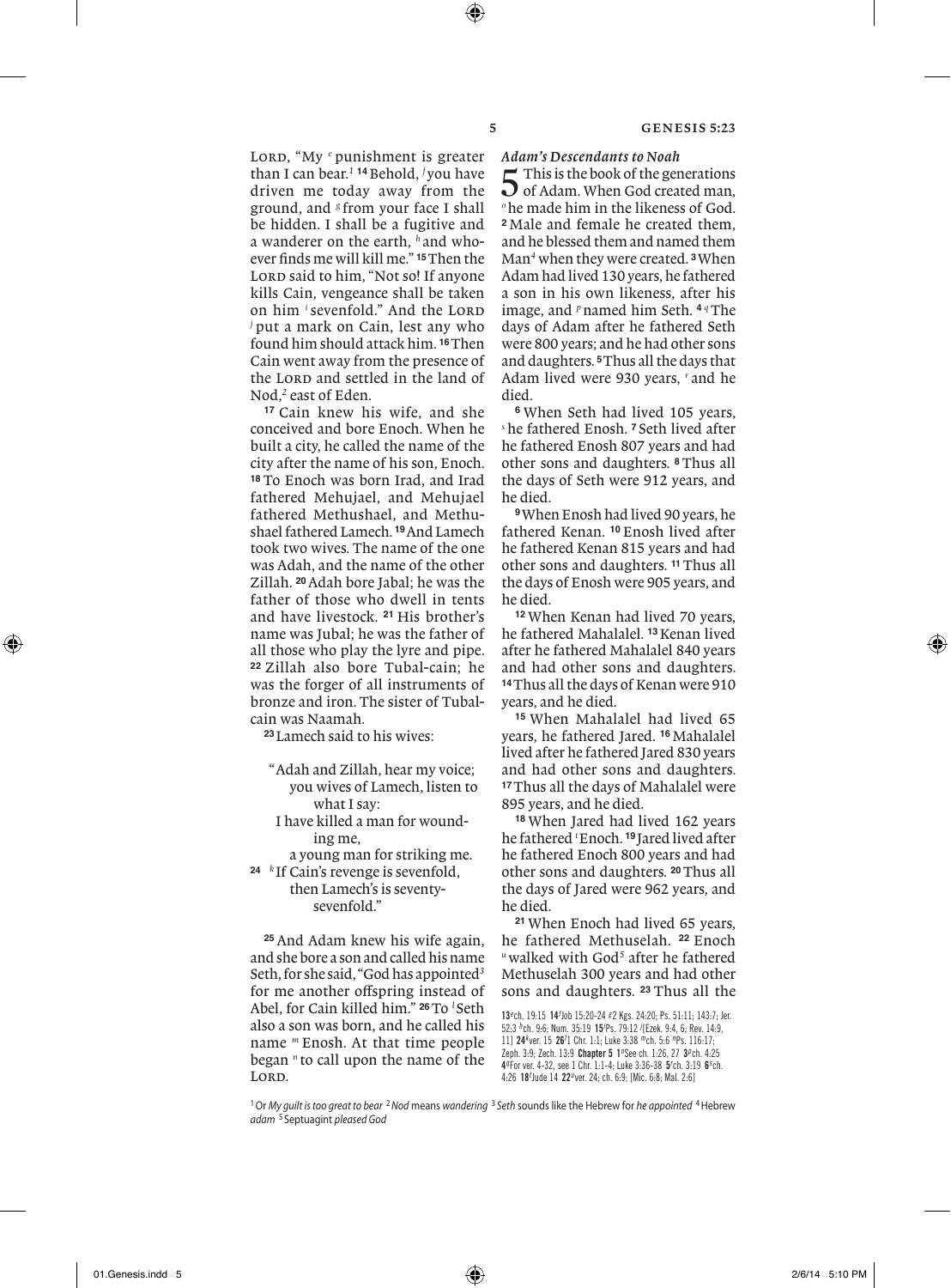days of Enoch were 365 years. **24**Enoch *<sup>u</sup>* walked with God, and he was not,*<sup>1</sup> <sup>v</sup>* for God took him.

**<sup>25</sup>**When Methuselah had lived 187 years, he fathered Lamech. **26**Methuselah lived after he fathered Lamech 782 years and had other sons and daughters. **<sup>27</sup>** Thus all the days of Methuselah were 969 years, and he died.

**<sup>28</sup>** When Lamech had lived 182 years, he fathered a son **<sup>29</sup>** and called his name Noah, saying, "Out of the ground *w* that the LORD has cursed. this one shall bring us relief<sup>2</sup> from our work and from the painful toil of our hands." **<sup>30</sup>** Lamech lived after he fathered Noah 595 years and had other sons and daughters. **31**Thus all the days of Lamech were 777 years, and he died.

**<sup>32</sup>** After Noah was 500 years old, Noah fathered *<sup>x</sup>* Shem, Ham, and *<sup>y</sup>* Japheth.

# *Increasing Corruption on Earth*

 $\bigodot$  when man began to multiply on the face of the land and daughters were born to them, **<sup>2</sup>** the sons of God saw that the daughters of man were attractive. And they took as their wives any they chose.<sup>3</sup>Then the LORD said. *<sup>z</sup>* "My Spirit shall not abide in*<sup>3</sup>* man forever, *<sup>a</sup>* for he is flesh: his days shall be 120 years." **<sup>4</sup>** The Nephilim*<sup>4</sup>* were on the earth in those days, and also afterward, when the sons of God came in to the daughters of man and they bore children to them. These were the mighty men who were of old, the men of renown.

**<sup>5</sup>***<sup>b</sup>*The Lord saw that the wickedness of man was great in the earth, and that every *<sup>c</sup>* intention of the thoughts of his heart was only evil continually. **6**And <sup>d</sup> the LORD regretted that he had made man on the earth, and it *<sup>e</sup>*grieved him to his heart.<sup>7</sup> So the LORD said, "I will blot out man whom I have created from the face of the land, man and animals and creeping things and birds of the heavens, for I am sorry that I have made them." **8**But Noah *<sup>f</sup>* found favor in the eyes of the LORD.

# *Noah and the Flood*

**9**These are the generations of Noah. *g*Noah was a righteous man, *h*blameless in his generation. Noah *<sup>i</sup>* walked with God. **10**And Noah had three sons, Shem, Ham, and Japheth.

**<sup>11</sup>** Now the earth was corrupt in God's sight, and the earth was filled with violence. **<sup>12</sup>** And God *<sup>j</sup>* saw the earth, and behold, it was corrupt, *<sup>k</sup>* for all flesh had corrupted their way on the earth. **<sup>13</sup>** And God said to Noah, *l* "I have determined to make an end of all flesh,*<sup>5</sup>* for the earth is filled with violence through them. Behold, I will destroy them with the earth. **14**Make yourself an ark of gopher wood.*<sup>6</sup>* Make rooms in the ark, and cover it inside and out with pitch. **15**This is how you are to make it: the length of the ark 300 cubits,*<sup>7</sup>* its breadth 50 cubits, and its height 30 cubits. **16**Make a roof*<sup>8</sup>* for the ark, and finish it to a cubit above, and set the door of the ark in its side. Make it with lower, second, and third decks. **<sup>17</sup>** *<sup>m</sup>* For behold, I will bring a flood of waters upon the earth to destroy all flesh in which is the breath of life under heaven. Everything that is on the earth shall die. **18**But *<sup>n</sup>* I will establish my covenant with you, and you shall come into the ark, you, your sons, your wife, and your sons' wives with you. **19**And of every living thing of all flesh, you shall bring two of every sort into the ark to keep them alive with you. They shall be male and female. **<sup>20</sup>** Of the birds according to their kinds, and of the animals according to their kinds, of every creeping thing of the ground, according to its kind, two of every sort shall come in to you to keep them alive. **21**Also take with you every sort of food that is eaten, and store it up. It shall serve as food for you and for them." <sup>22</sup> <sup>*o*</sup> Noah

24*u* [See ver. 22 above] *<sup>v</sup>* Heb. 11:5; [2 Kgs. 2:11] 29*w* ch. 3:17 32*<sup>x</sup>* ch. 6:10 *<sup>y</sup>* ch. 10:21 Chapter 6 3*<sup>z</sup>* 1 Pet. 3:19, 20; [Neh. 9:30; Gal. 5:16, 17] *a* Ps. 78:39 5*b* Ps. 14:2, 3 *<sup>c</sup>* ch. 8:21; Job 14:4; 15:14; Ps. 51:5; Jer. 17:9; Matt. 15:19; Rom. 3:23 6*d* 1 Sam. 15:11; 2 Sam. 24:16; Joel 2:13; [Num. 23:19; 1 Sam. 15:29] *<sup>e</sup>* Isa. 63:10; Eph. 4:30 8*f* ch. 19:19; Ex. 33:12, 13, 16, 17 9*g* ch. 7:1; Ezek. 14:14, 20; 2 Pet. 2:5 *h* Job 1:1, 8; Luke 1:6 *<sup>i</sup>* ch. 5:22, 24; [Heb. 11:7] 12*<sup>j</sup>* Ps. 14:2, 3; 53:2, 3 *<sup>k</sup>* Job 22:15-17 13*<sup>l</sup>* Ezek. 7:2, 3, 6 17*m* ch. 7:4; 2 Pet. 2:5 18*n* ch. 9:9, 11 22*<sup>o</sup>* Heb. 11:7; [Ex. 40:16]

<sup>1</sup> Septuagint *was not found* <sup>2</sup>*Noah* sounds like the Hebrew for *rest* 3Or *My Spirit shall not contend with* 4Or *giants* 5Hebrew *The end of all flesh has come before me* 6An unknown kind of tree; transliterated from Hebrew 7A *cubit* was about 18 inches or 45 centimeters 8Or *skylight*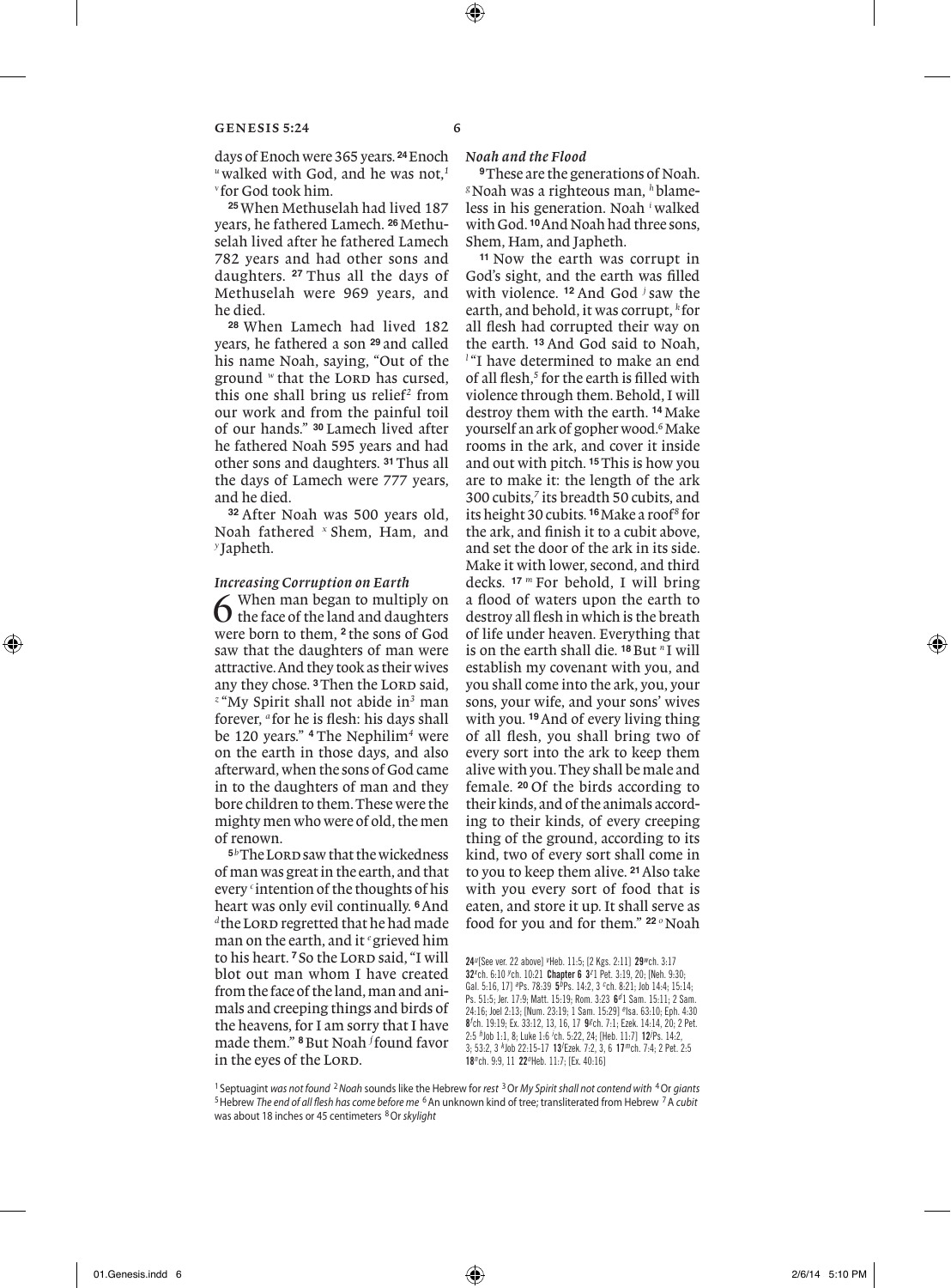did this; he did all that God commanded him.<br>Then the LORD said to Noah.  $P^*G$ 

7 Then the Lord said to Noah, *p* "Go"<br>into the ark, you and all your household, for I have seen that *<sup>q</sup>* you are righteous before me in this generation. **2**Take with you seven pairs of all *<sup>r</sup>* clean animals,*<sup>1</sup>* the male and his mate, and a pair of the animals that are not clean, the male and his mate, **<sup>3</sup>** and seven pairs*<sup>2</sup>* of the birds of the heavens also, male and female, to keep their offspring alive on the face of all the earth. **4**For in seven days *<sup>s</sup>* I will send rain on the earth forty days and forty nights, *<sup>t</sup>* and every living thing*<sup>3</sup>* that I have made I will blot out from the face of the ground." **5***<sup>u</sup>* And Noah did all that the LORD had commanded him.

**<sup>6</sup>** Noah was six hundred years old when the flood of waters came upon the earth. **7**And Noah and his sons and his wife and his sons' wives with him went into the ark to escape the waters of the flood. **<sup>8</sup>** Of clean animals, and of animals that are not clean, and of birds, and of everything that creeps on the ground, **<sup>9</sup>** two and two, male and female, went into the ark with Noah, as God had commanded Noah. **10**And after seven days the waters of the flood came upon the earth.

**<sup>11</sup>**In the six hundredth year of Noah's life, in the second month, on the seventeenth day of the month, on that day all the *<sup>v</sup>* fountains of the great deep burst forth, and *<sup>w</sup>* the windows of the heavens were opened. **12**And rain fell upon the earth forty days and forty nights. **<sup>13</sup>**On the very same day Noah and his sons, Shem and Ham and Japheth, and Noah's wife and the three wives of his sons with them entered the ark, **<sup>14</sup>** they and every beast, according to its kind, and all the livestock according to their kinds, and every creeping thing that creeps on the earth, according to its kind, and every bird, according to its kind, every winged creature. **<sup>15</sup>** They *<sup>x</sup>*went into the ark with Noah, two and two of all flesh in which there was the breath of life. **16**And those that entered, male and female of all flesh, went in *<sup>y</sup>*as God had commanded him. And the LORD shut him in.

**<sup>17</sup>** The flood *<sup>z</sup>* continued forty days on the earth. The waters increased and bore up the ark, and it rose high above the earth. **18**The waters prevailed and increased greatly on the earth, and the ark floated on the face of the waters. **19**And the waters prevailed so mightily on the earth that all the high mountains under the whole heaven were covered. **20**The waters prevailed above the mountains, covering them fifteen cubits*<sup>4</sup>* deep. **<sup>21</sup>** And *<sup>a</sup>* all flesh died that moved on the earth, birds, livestock, beasts, all swarming creatures that swarm on the earth, and all mankind. **22**Everything on the dry land <sup>b</sup> in whose nostrils was the breath of life died. **23**He blotted out every living thing that was on the face of the ground, man and animals and creeping things and birds of the heavens. They were blotted out from the earth. Only *<sup>c</sup>*Noah was left, and those who were with him in the ark. **24**And the waters prevailed on the earth 150 days.

#### *The Flood Subsides*

8 But God *<sup>d</sup>* remembered Noah and  $\Omega$  all the beasts and all the livestock that were with him in the ark. And *e* God made a wind blow over the earth, and the waters subsided. <sup>2 *f*</sup>The fountains of the deep and *<sup>f</sup>* the windows of the heavens were closed, the rain from the heavens was restrained, **<sup>3</sup>** and the waters receded from the earth continually. At the end <sup>g</sup> of 150 days the waters had abated, **<sup>4</sup>** and in the seventh month, on the seventeenth day of the month, the ark came to rest on the mountains of *<sup>h</sup>* Ararat. **<sup>5</sup>** And the waters continued to abate until the tenth month; in the tenth month, on the first day of the month, the tops of the mountains were seen.

**<sup>6</sup>** At the end of forty days Noah opened the window of the ark that he had made **<sup>7</sup>** and sent forth a raven. It

Chapter 7 1*p* Matt. 24:38, 39; Luke 17:26, 27; Heb. 11:7; 1 Pet. 3:20; 2 Pet. 2:5 *q* ch. 6:9 2*<sup>r</sup>* ch. 8:20; [Lev. 11] 4*<sup>s</sup>* ver. 12, 17; [Job 37:11-13] *<sup>t</sup>* ch. 6:17 5*u* ch. 6:22 11*<sup>v</sup>* ch. 8:2; Prov. 8:28; [Amos 9:6] *<sup>w</sup>* ch. 8:2; 2 Kgs. 7:19; Isa. 24:18; Mal. 3:10; [Ps. 78:23] 15*<sup>x</sup>* ch. 6:20 16*<sup>y</sup>* ver. 2, 3 17*<sup>z</sup>* ver. 4, 12 21*a* ver. 4; ch. 6:13, 17; 2 Pet. 3:6 22*b* ch. 2:7 23*<sup>c</sup>* 2 Pet. 2:5 Chapter 8 1*d* ch. 19:29; 30:22; Ex. 2:24; 1 Sam. 1:19 *<sup>e</sup>* Ex. 14:21 2*<sup>f</sup>* ch. 7:11 3*g* ch. 7:24 4*h* 2 Kgs. 19:37; Isa. 37:38; Jer. 51:27

<sup>1</sup>Or *seven of each kind of clean animal* 2Or *seven of each kind* 3Hebrew *all existence*; also verse 23 4A *cubit* was about 18 inches or 45 centimeters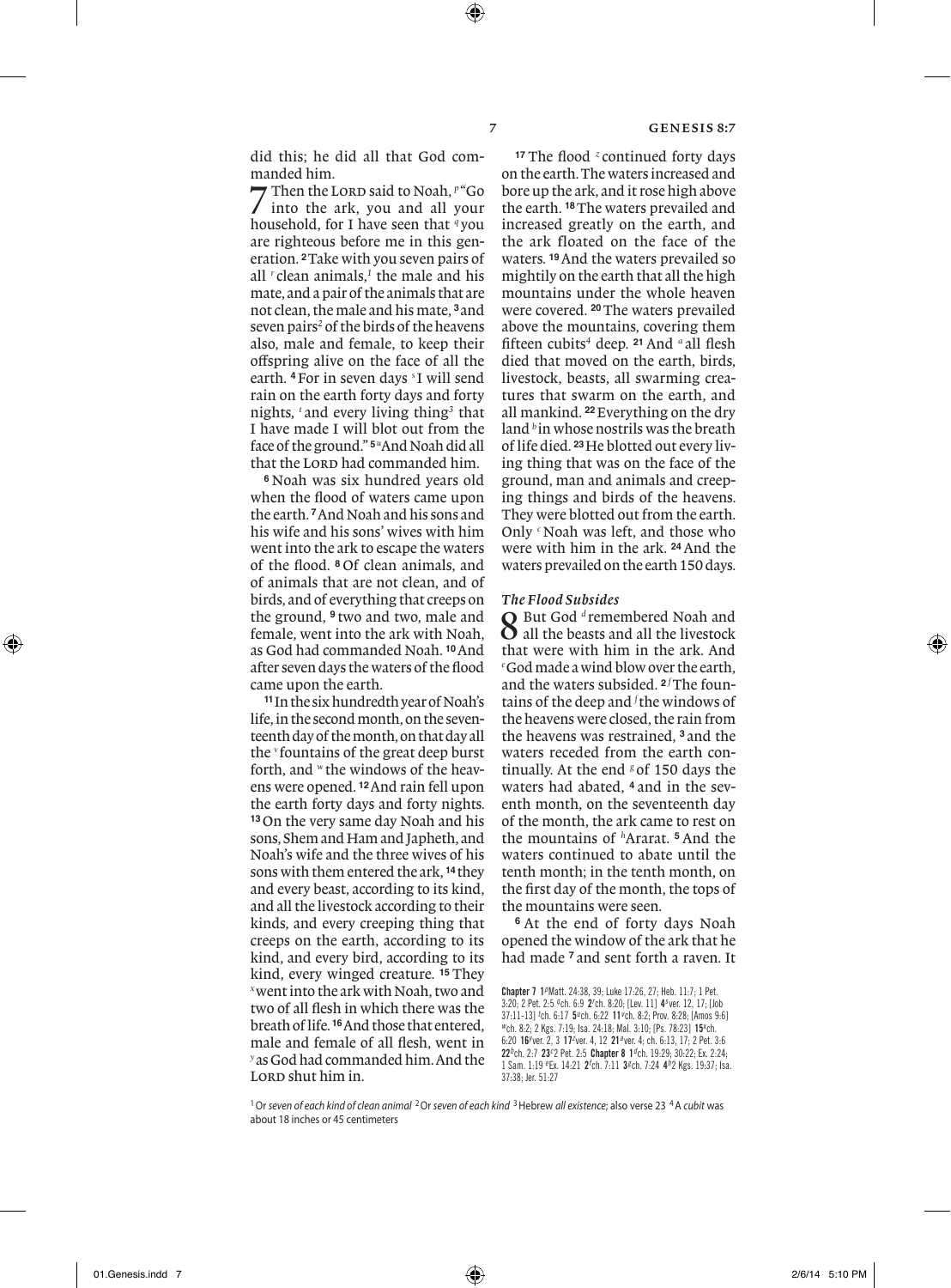went to and fro until the waters were dried up from the earth. **8**Then he sent forth a dove from him, to see if the waters had subsided from the face of the ground. **<sup>9</sup>** But the dove found no place to set her foot, and she returned to him to the ark, for the waters were still on the face of the whole earth. So he put out his hand and took her and brought her into the ark with him. **<sup>10</sup>** He waited another seven days, and again he sent forth the dove out of the ark. **11**And the dove came back to him in the evening, and behold, in her mouth was a freshly plucked olive leaf. So Noah knew that the waters had subsided from the earth. **<sup>12</sup>** Then he waited another seven days and sent forth the dove, and she did not return to him anymore.

**<sup>13</sup>** In the six hundred and first year, in the first month, the first day of the month, the waters were dried from off the earth. And Noah removed the covering of the ark and looked, and behold, the face of the ground was dry. **<sup>14</sup>** In the second month, on the twenty-seventh day of the month, the earth had dried out. **15**Then God said to Noah, **<sup>16</sup>** "Go out from the ark, *<sup>i</sup>* you and your wife, and your sons and your sons' wives with you. **17**Bring out with you every living thing that is with you of all flesh—birds and animals and every creeping thing that creeps on the earth—that they may swarm on the earth, and *<sup>j</sup>* be fruitful and multiply on the earth." **<sup>18</sup>** So Noah went out, and his sons and his wife and his sons' wives with him. **<sup>19</sup>** Every beast, every creeping thing, and every bird, everything that moves on the earth, went out by families from the ark.

# *God's Covenant with Noah*

**<sup>20</sup>** Then Noah built an altar to the LORD and took some of every clean animal and some of every clean bird and offered burnt offerings on the altar. <sup>21</sup> And when the LORD smelled <sup>*k*</sup> the pleasing aroma, the LORD said in his heart, "I will never again *<sup>l</sup>* curse*<sup>1</sup>* the ground because of man, for *<sup>m</sup>* the intention of man's heart is evil from his youth. *n*Neither will I ever again strike down every living creature as I have done. **<sup>22</sup>** *<sup>o</sup>* While the earth remains, seedtime and harvest, cold and heat, summer and winter, <sup>*p*</sup> day and night, shall not cease."

And God blessed Noah and his sons and said to them, <sup>q "</sup>Be fruitful and multiply and fill the earth. **2** *r* The fear of you and the dread of you shall be upon every beast of the earth and upon every bird of the heavens, upon everything that creeps on the ground and all the fish of the sea. Into your hand they are delivered. **<sup>3</sup>** *<sup>s</sup>* Every moving thing that lives shall be food for you. And *<sup>t</sup>* as I gave you the green plants, I give you everything. **4**But you shall not eat flesh with its *<sup>u</sup>* life, that is, its blood. **5**And for your lifeblood I will require a reckoning: *<sup>v</sup>* from every beast I will require it and *<sup>w</sup>*from man. From his fellow man I will require a reckoning for the life of man.

**<sup>6</sup>** *<sup>x</sup>* "Whoever sheds the blood of man, by man shall his blood be shed, *<sup>y</sup>* for God made man in his own image.

**<sup>7</sup>** And you,*<sup>2</sup>* be fruitful and multiply, increase greatly on the earth and multiply in it."

**<sup>8</sup>**Then God said to Noah and to his sons with him, **<sup>9</sup>** "Behold, *<sup>z</sup>* I establish my covenant with you and your offspring after you, **<sup>10</sup>** and with every living creature that is with you, the birds, the livestock, and every beast of the earth with you, as many as came out of the ark; it is for every beast of the earth. **<sup>11</sup>** *<sup>a</sup>* I establish my covenant with you, that never again shall all flesh be cut off by the waters of the flood, and never again shall there be a flood to destroy the earth." **<sup>12</sup>** And God said, *<sup>b</sup>* "This is the sign of the covenant that I make between me and you and every

1Or *dishonor* <sup>2</sup> In Hebrew *you* is plural

<sup>16</sup>*i* ch. 7:13 17*<sup>j</sup>* ch. 1:22, 28; 9:1 21*<sup>k</sup>* Ex. 29:18, 25, 41; Lev. 1:9, 13, 17; See Ezek. 16:19; 20:41; 2 Cor. 2:15; Eph. 5:2; Phil. 4:18 <sup>/</sup>ch. 3:17; 6:17 *m* ch. 6:5; Ps. 58:3; Rom. 1:21; [Matt. 15:19] *n* ch. 9:11, 15; Isa. 54:9 22*<sup>o</sup>* Jer. 5:24 *p* Jer. 33:20, 25 Chapter 9 1*q* ch. 1:22, 28; 8:17 2<sup>*r*</sup> [Ps. 8:6-8; James 3:7] 3<sup>*s*</sup> Deut. 12:15; 1 Tim. 4:3, 4 <sup>t</sup>ch. 1:29 4*u* Lev. 17:10, 11, 14; Deut. 12:16, 23; 1 Sam. 14:33; Acts 15:20, 29 5*v* Ex. 21:28 *w* ch. 4:10, 11 6*<sup>x</sup>* Ex. 21:12, 14; Lev. 24:17; Num. 35:31, 33; [Matt. 26:52; Rev. 13:10] *<sup>y</sup>* ch. 1:27; 5:1; James 3:9 9*<sup>z</sup>* ch. 6:18; 8:20-22 11*a* Isa. 54:9, 10 12*b* ch. 17:11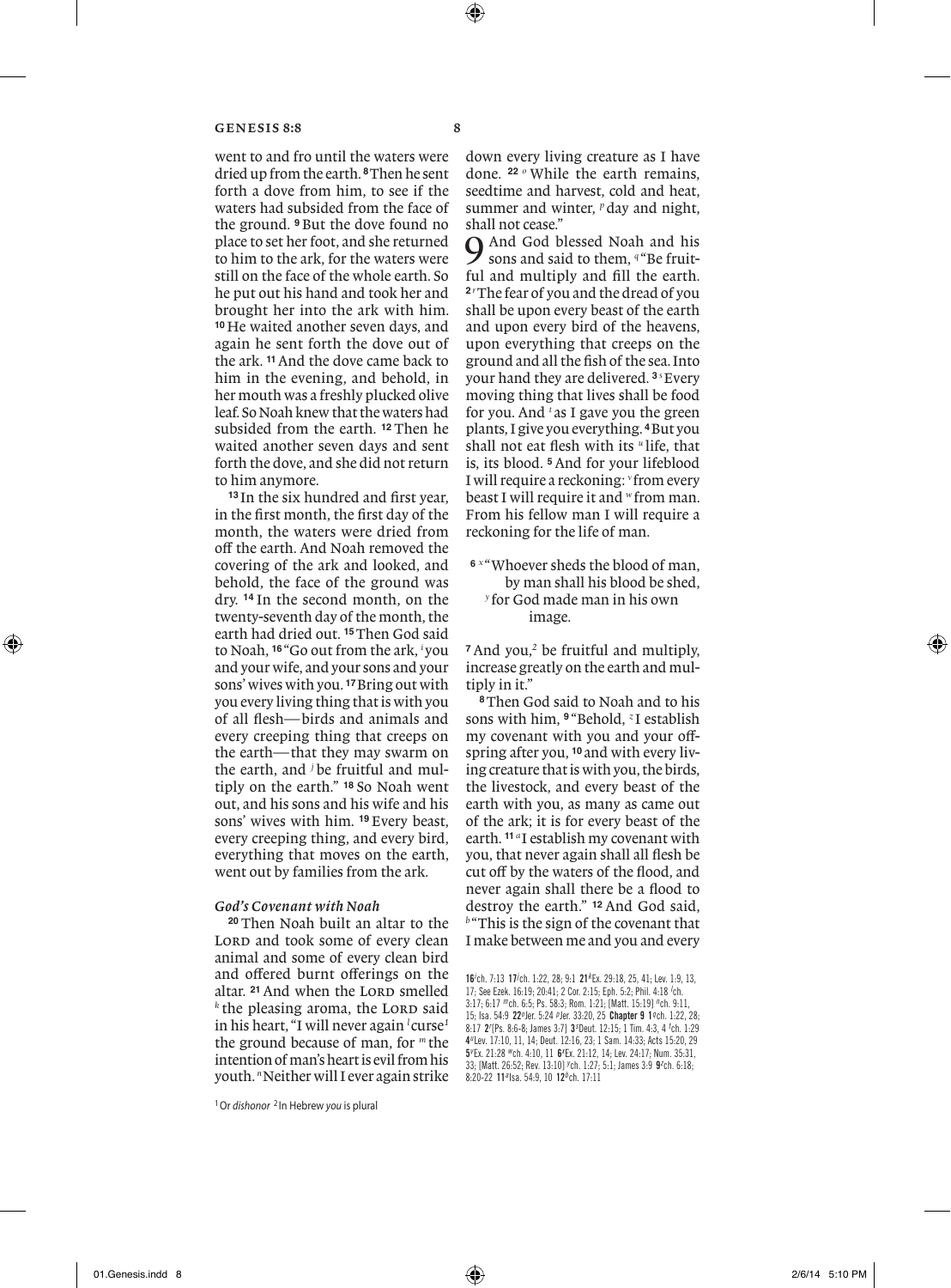living creature that is with you, for all future generations: **<sup>13</sup>** I have set *<sup>c</sup>* my bow in the cloud, and it shall be a sign of the covenant between me and the earth. **14**When I bring clouds over the earth and the bow is seen in the clouds, **<sup>15</sup>***<sup>d</sup>*I will remember my covenant that is between me and you and every living creature of all flesh. And the waters shall never again become a flood to destroy all flesh. **<sup>16</sup>** When the bow is in the clouds, I will see it and remember *<sup>e</sup>* the everlasting covenant between God and every living creature of all flesh that is on the earth." **17**God said to Noah, "This is the sign of the covenant that I have established between me and all flesh that is on the earth."

#### *Noah's Descendants*

**<sup>18</sup>** The sons of Noah who went forth from the ark were *<sup>f</sup>* Shem, Ham, and Japheth. (Ham was the father of Canaan.) **19**These three were the sons of Noah, and <sup>*g*</sup> from these the people of the whole earth were dispersed.*<sup>1</sup>*

**<sup>20</sup>**Noah began to be a man of the soil, and he planted a vineyard.*<sup>2</sup>* **<sup>21</sup>**He drank of the wine and became drunk and lay uncovered in his tent. **22**And Ham, the father of Canaan, saw the nakedness of his father and told his two brothers outside. **23**Then Shem and Japheth took a garment, laid it on both their shoulders, and walked backward and covered the nakedness of their father. Their faces were turned backward, and they did not see their father's nakedness. **<sup>24</sup>** When Noah awoke from his wine *<sup>h</sup>*and knew what his youngest son had done to him, **25**he said,

*i* "Cursed be Canaan;

*j* a servant of servants shall he be to his brothers."

**<sup>26</sup>**He also said,

- "Blessed be the LORD, the God of Shem;
- and let Canaan be his servant. **<sup>27</sup>** May God enlarge Japheth,*<sup>3</sup>* and let him dwell in the tents of Shem, and let Canaan be his servant."

**<sup>28</sup>** After the flood Noah lived 350 years. **29**All the days of Noah were 950 years, and he died.

### *Nations Descended from Noah*

 $\blacksquare$  These are the generations of the sons of Noah, Shem, Ham, and Japheth. Sons were born to them after the flood.

**<sup>2</sup>** *<sup>k</sup>* The sons of Japheth: Gomer, Magog, Madai, Javan, Tubal, Meshech, and Tiras. **<sup>3</sup>** The sons of Gomer: Ashkenaz, Riphath, and Togarmah. **<sup>4</sup>**The sons of Javan: Elishah, *<sup>l</sup>* Tarshish, *<sup>m</sup>* Kittim, and Dodanim. **<sup>5</sup>** From these *<sup>n</sup>* the coastland peoples spread in their lands, each with his own language, by their clans, in their nations.

**<sup>6</sup>** *<sup>o</sup>* The sons of Ham: Cush, Egypt, Put, and Canaan. **7**The sons of Cush: Seba, Havilah, Sabtah, Raamah, and Sabteca. The sons of Raamah: Sheba and Dedan. **<sup>8</sup>** Cush fathered Nimrod; he was the first on earth to be a mighty man.*<sup>4</sup>* **<sup>9</sup>**He was a mighty hunter before the LORD. Therefore it is said. "Like Nimrod a mighty hunter before the LORD." <sup>10</sup> The beginning of his kingdom was *<sup>p</sup>* Babel, Erech, Accad, and Calneh, in *<sup>q</sup>* the land of Shinar. **11**From that land he went into Assyria and built Nineveh, Rehoboth-Ir, Calah, and **<sup>12</sup>** Resen between Nineveh and Calah; that is the great city. <sup>13</sup> <sup>*r*</sup>Egypt fathered Ludim, Anamim, Lehabim, Naphtuhim, **<sup>14</sup>** Pathrusim, Casluhim (from whom*<sup>5</sup>* the Philistines came), and *<sup>s</sup>* Caphtorim.

**15** *t* Canaan fathered Sidon his firstborn and Heth, **<sup>16</sup>** and the Jebusites, the Amorites, the Girgashites, **<sup>17</sup>** the Hivites, the Arkites, the Sinites, **<sup>18</sup>** the Arvadites, the Zemarites, and the Hamathites. Afterward the clans of the Canaanites dispersed. **19**And the territory of the Canaanites extended from Sidon in the direction of Gerar as far as Gaza, and in the direction

1Or *from these the whole earth was populated* 2Or *Noah, a man of the soil, was the first to plant a vineyard* <sup>3</sup> *Japheth* sounds like the Hebrew for *enlarge* 4Or *he began to be a mighty man on the earth* 5Or *from where*

<sup>13</sup>*<sup>c</sup>* Ezek. 1:28; [Rev. 4:3; 10:1] 15*d* [Lev. 26:42, 45; 1 Kgs. 8:23; Ezek. 16:60] 16<sup>e</sup>ch. 17:7, 13, 19 18<sup>t</sup>ch. 5:32; 10:1 19<sup>g</sup>ch. 10:32 24*h* [Hab. 2:15] 25*<sup>i</sup>* Deut. 27:16 *<sup>j</sup>* Josh. 9:23; Judg. 1:28; 1 Kgs. 9:20, 21 Chapter 10 2*<sup>k</sup>* For ver. 1-5, see 1 Chr. 1:5-7; Ezek. 38:1-6 4*<sup>l</sup>* Ps. 72:10; Ezek. 38:13 *m* Num. 24:24; Isa. 23:1, 12; Dan. 11:30 5*n* Isa. 11:11; Jer. 2:10; 25:22; Ezek. 27:6; Zeph. 2:11 6*<sup>o</sup>* For ver. 6-8, see 1 Chr. 1:8-10 10*p* ch. 11:9 *q* ch. 11:2 13*<sup>r</sup>* For ver. 13-18, see 1 Chr. 1:11-16 14*<sup>s</sup>* Deut. 2:23; Jer. 47:4; Amos 9:7 15*<sup>t</sup>* [ch. 15:18-21]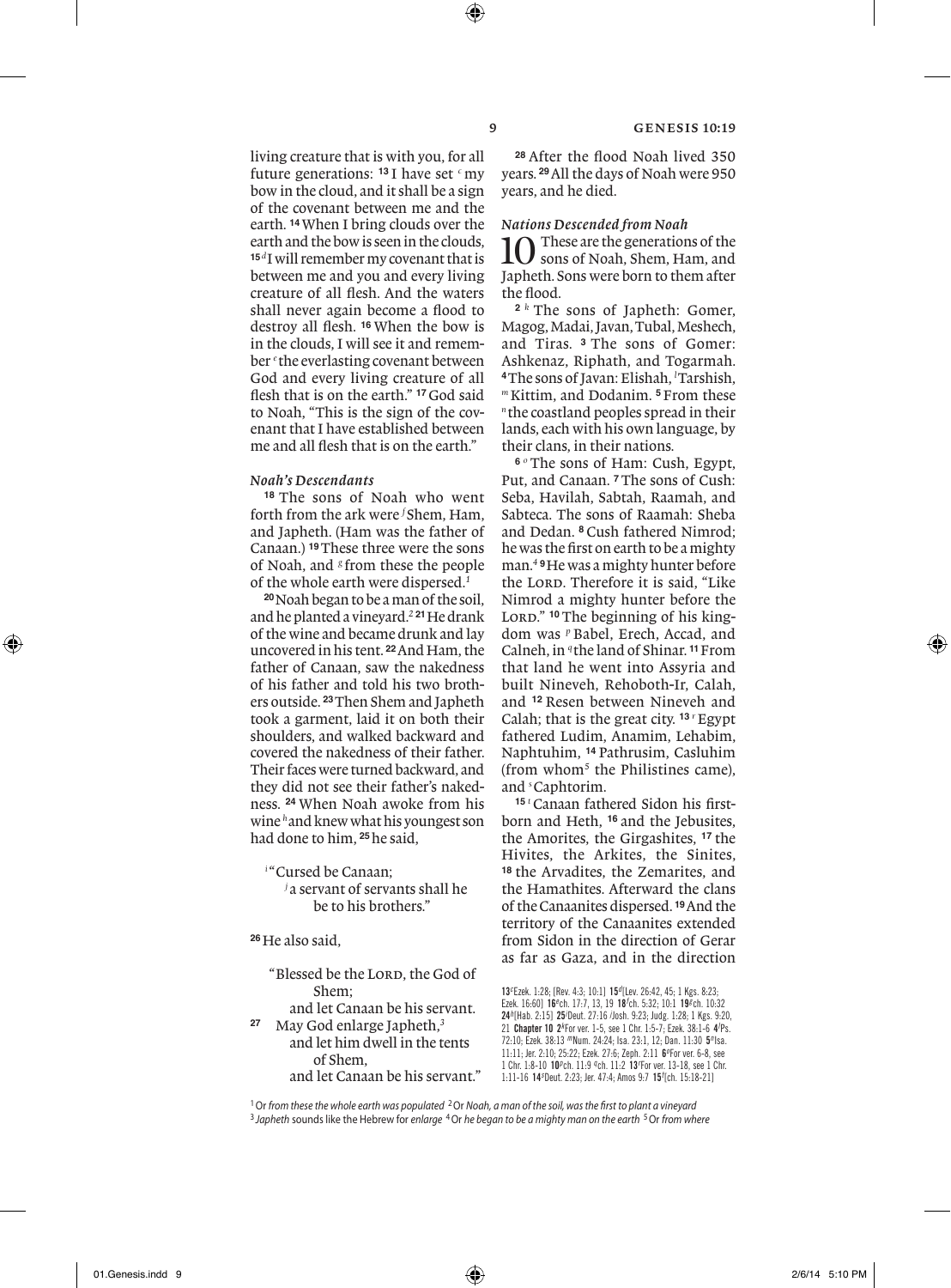of Sodom, Gomorrah, Admah, and Zeboiim, as far as Lasha. **20**These are the sons of Ham, by their clans, their languages, their lands, and their nations.

**<sup>21</sup>**To Shem also, the father of all the children of Eber, the elder brother of Japheth, children were born. **<sup>22</sup>** The *<sup>u</sup>* sons of Shem: Elam, Asshur, Arpachshad, Lud, and Aram. **<sup>23</sup>** The sons of Aram: Uz, Hul, Gether, and Mash. **24**Arpachshad fathered *<sup>v</sup>*Shelah; and Shelah fathered Eber. **<sup>25</sup>** *<sup>w</sup>* To Eber were born two sons: the name of the one was Peleg,*<sup>1</sup>* for in his days the earth was divided, and his brother's name was Joktan. **<sup>26</sup>** Joktan fathered Almodad, Sheleph, Hazarmaveth, Jerah, **<sup>27</sup>** Hadoram, Uzal, Diklah, **<sup>28</sup>** Obal, Abimael, Sheba, **<sup>29</sup>** *<sup>x</sup>* Ophir, Havilah, and Jobab; all these were the sons of Joktan. **30**The territory in which they lived extended from Mesha in the direction of Sephar to the hill country of the east. **<sup>31</sup>** These are the sons of Shem, by their clans, their languages, their lands, and their nations.

**<sup>32</sup>**These are the clans of the sons of Noah, according to their genealogies, in their nations, *<sup>y</sup>* and from these the nations spread abroad on the earth after the flood.

# *The Tower of Babel*

11 Now the whole earth had one language and the same words. **<sup>2</sup>** And as people migrated from the east, they found a plain in *<sup>z</sup>* the land of Shinar and settled there. **<sup>3</sup>** And they said to one another, "Come, let us make bricks, and burn them thoroughly." And they had brick for stone, *<sup>a</sup>* and bitumen for mortar. **4**Then they said, "Come, let us build ourselves a city and a tower *<sup>b</sup>*with its top in the heavens, and let us make a name for ourselves, lest we be dispersed over the face of the whole earth." **<sup>5</sup>** And <sup>c</sup> the LORD came down to see the city and the tower, which the children of man had built. <sup>6</sup> And the LORD said, "Behold, they are one people, and they have all one language, and this is only the beginning of what they will do. And nothing that they propose to do will now be impossible for them.

**<sup>7</sup>**Come, *<sup>d</sup>* let us go down and there confuse their language, so that they may not understand one another's speech." <sup>8</sup> So <sup>*e*</sup> the LORD dispersed them from there over the face of all the earth, and they left off building the city. **<sup>9</sup>**Therefore its name was called *<sup>f</sup>* Babel, because there the LORD confused<sup>2</sup> the language of all the earth. And from there the LORD dispersed them over the face of all the earth.

# *Shem's Descendants*

**<sup>10</sup>** *<sup>g</sup>* These are the generations of Shem. When Shem was 100 years old, he fathered Arpachshad two years after the flood. **11**And Shem lived after he fathered Arpachshad 500 years and had other sons and daughters.

**<sup>12</sup>** When Arpachshad had lived 35 years, he fathered Shelah. **<sup>13</sup>** And Arpachshad lived after he fathered Shelah 403 years and had other sons and daughters.

**<sup>14</sup>** When Shelah had lived 30 years, he fathered Eber. **15**And Shelah lived after he fathered Eber 403 years and had other sons and daughters.

**<sup>16</sup>**When Eber had lived 34 years, he fathered Peleg. **17**And Eber lived after he fathered Peleg 430 years and had other sons and daughters.

**<sup>18</sup>**When Peleg had lived 30 years, he fathered Reu. **19**And Peleg lived after he fathered Reu 209 years and had other sons and daughters.

**<sup>20</sup>**When Reu had lived 32 years, he fathered Serug. **21**And Reu lived after he fathered Serug 207 years and had other sons and daughters.

**<sup>22</sup>** When Serug had lived 30 years, he fathered Nahor. **23**And Serug lived after he fathered Nahor 200 years and had other sons and daughters.

<sup>24</sup> When <sup>h</sup>Nahor had lived 29 years, he fathered Terah. **25**And Nahor lived after he fathered Terah 119 years and had other sons and daughters.

<sup>26</sup> When <sup>h</sup>Terah had lived 70 years, he fathered Abram, Nahor, and Haran.

22*u* For ver. 22-29, see 1 Chr. 1:17-25 24*<sup>v</sup>* ch. 11:12; Luke 3:35, 36 25<sup>w</sup>1 Chr. 1:19 29<sup>x</sup>1 Kgs. 9:28; 10:11 32<sup>y</sup>ver. 1; ch. 9:19 Chapter 11 2*z* ch. 10:10; 14:1, 9; Isa. 11:11; Dan. 1:2; Zech. 5:11 3*a* ch. 14:10; Ex. 2:3 4<sup>b</sup>Deut. 1:28 5<sup>c</sup>ch. 18:21 7<sup>d</sup>ch. 1:26; [Ps. 2:4] 8<sup>e</sup>ch. 10:25, 32; Luke 1:51 9*<sup>f</sup>* ch. 10:10 10*g* [ch. 10:22]; For ver. 10-26, see 1 Chr. 1:17-27 24*h* Josh. 24:2 26*h* [See ver. 24 above]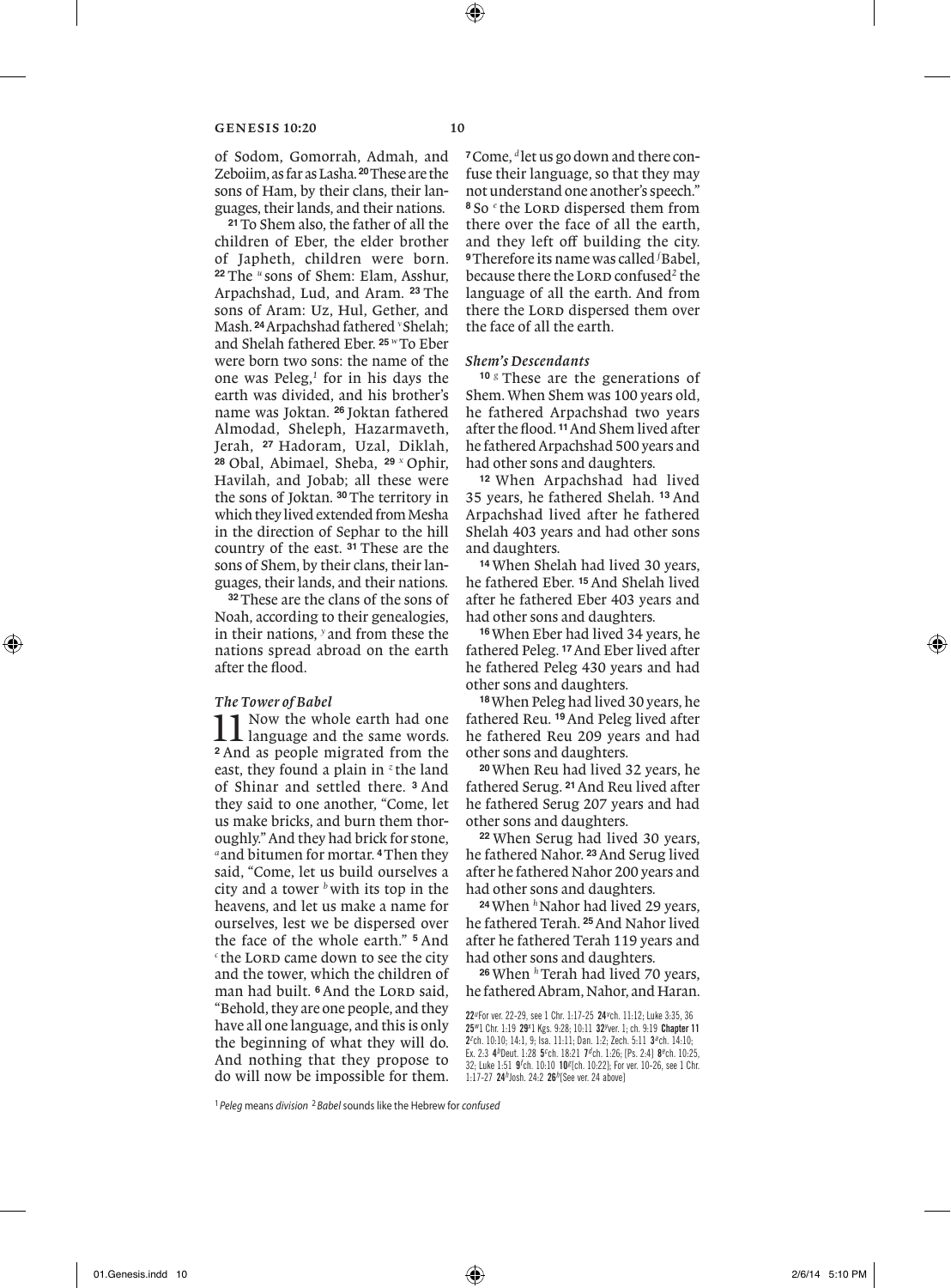# *Terah's Descendants*

**<sup>27</sup>**Now these are the generations of Terah. Terah fathered Abram, Nahor, and Haran; and Haran fathered Lot. **<sup>28</sup>** Haran died in the presence of his father Terah in the land of his kindred, in Ur of the Chaldeans. **29**And Abram and Nahor took wives. The name of Abram's wife was *<sup>i</sup>* Sarai, and the name of Nahor's wife, *<sup>j</sup>* Milcah, the daughter of Haran the father of Milcah and Iscah. **30**Now Sarai was barren; she had no child.

**<sup>31</sup>** Terah *<sup>k</sup>* took Abram his son and Lot the son of Haran, his grandson. and Sarai his daughter-in-law, his son Abram's wife, and they went forth together *<sup>l</sup>* from Ur of the Chaldeans to go into the land of Canaan, but when they came to Haran, they settled there. **<sup>32</sup>** The days of Terah were 205 years, and Terah died in Haran.

### *The Call of Abram*

 $\sum_{\text{``Go from your country}^2 \text{ and}}$ Now "the LORD said<sup>1</sup> to Abram, your kindred and your father's house to the land that I will show you. **<sup>2</sup>** *<sup>n</sup>* And I will make of you a great nation, and I will bless you and make your name great, so that you will be a blessing. **<sup>3</sup>** *<sup>o</sup>* I will bless those who bless you, and him who dishonors you I will curse, and *<sup>p</sup>*in you all the families of the earth shall be blessed."*<sup>3</sup>*

<sup>4</sup> So Abram went, as the LORD had told him, and Lot went with him. Abram was seventy-five years old when he departed from <sup>q</sup>Haran. <sup>5</sup>And Abram took Sarai his wife, and Lot his brother's son, and all their possessions that they had gathered, and the people that they had acquired in Haran, and they set out to go to the land of Canaan. When they came to the land of Canaan, **<sup>6</sup>** Abram *<sup>r</sup>* passed through the land to the place at Shechem, to *s* the oak*<sup>4</sup>* of *<sup>t</sup>* Moreh. At that time *<sup>u</sup>* the Canaanites were in the land. **<sup>7</sup>** Then the LORD appeared to Abram and said, <sup>*v*</sup> "To your offspring I will give this land." So he built there an altar to the LORD, who had appeared to him. **8**From there he moved to the hill country on the east of *w* Bethel and pitched

his tent, with Bethel on the west and Ai on the east. And there he built an altar to the LORD and called upon the name of the Lord. **9**And Abram journeyed on, still going toward the Negeb.

# *Abram and Sarai in Egypt*

**<sup>10</sup>** Now *<sup>x</sup>* there was a famine in the land. So Abram went down to Egypt to sojourn there, for the famine was severe in the land. **<sup>11</sup>** When he was about to enter Egypt, he said to Sarai his wife, "I know that you are a woman beautiful in appearance, **<sup>12</sup>** and when the Egyptians see you, they will say, 'This is his wife.' Then they *<sup>y</sup>*will kill me, but they will let you live. **<sup>13</sup>** Say you are my sister, that it may go well with me because of you, and that my life may be spared for your sake." **14**When Abram entered Egypt, the Egyptians saw that the woman was very beautiful. **<sup>15</sup>** And when the princes of Pharaoh saw her, they praised her to Pharaoh. And the woman was taken into Pharaoh's house. **<sup>16</sup>** And for her sake he dealt well with Abram; and he had sheep, oxen, male donkeys, male servants, female servants, female donkeys, and camels.

<sup>17</sup> But the LORD<sup>*z*</sup> afflicted Pharaoh and his house with great plagues because of Sarai, Abram's wife. **<sup>18</sup>** So Pharaoh called Abram and said, "What is this you have done to me? Why did you not tell me that she was your wife? **19**Why did you say, 'She is my sister,' so that I took her for my wife? Now then, here is your wife; take her, and go." **20**And Pharaoh gave men orders concerning him, and they sent him away with his wife and all that he had.

# *Abram and Lot Separate*

13 So Abram went up from Egypt, he and his wife and all that he had, and Lot with him, *<sup>a</sup>*into the Negeb.

29*i* ch. 17:15 *<sup>j</sup>* ch. 22:20 31*<sup>k</sup>* ch. 12:1 *<sup>l</sup>* ch. 15:7; Josh. 24:2; Neh. 9:7; Acts 7:2, 4 Chapter 12 1*m* Acts 7:3; Heb. 11:8 2*n* ch. 17:6; 18:18; [Gal. 3:14] 3*<sup>o</sup>* ch. 27:29; Num. 24:9 *p* ch. 18:18; 22:18; 26:4; 28:14; Jer. 4:2; Acts 3:25; Gal. 3:16; Cited Gal. 3:8 4*q* ch. 11:31 6*<sup>r</sup>* [Heb. 11:9] *<sup>s</sup>* ch. 13:18 *<sup>t</sup>* Deut. 11:30; Judg. 7:1 *u* ch. 13:7 7*<sup>v</sup>* ch. 13:15; 17:8; Ex. 33:1; Ps. 105:9-12; [Num. 32:11]; Gal. 3:16 8*w* ch. 28:19 10<sup>x</sup>ch. 26:1; 43:1 12<sup>y</sup>See ch. 20:1-18; 26:6-11 17<sup>z</sup>1 Chr. 16:21; Ps. 105:14 Chapter 13 1*a* ch. 12:9

1Or *had said* 2Or *land* 3Or *by you all the families of the earth shall bless themselves* 4Or *terebinth*